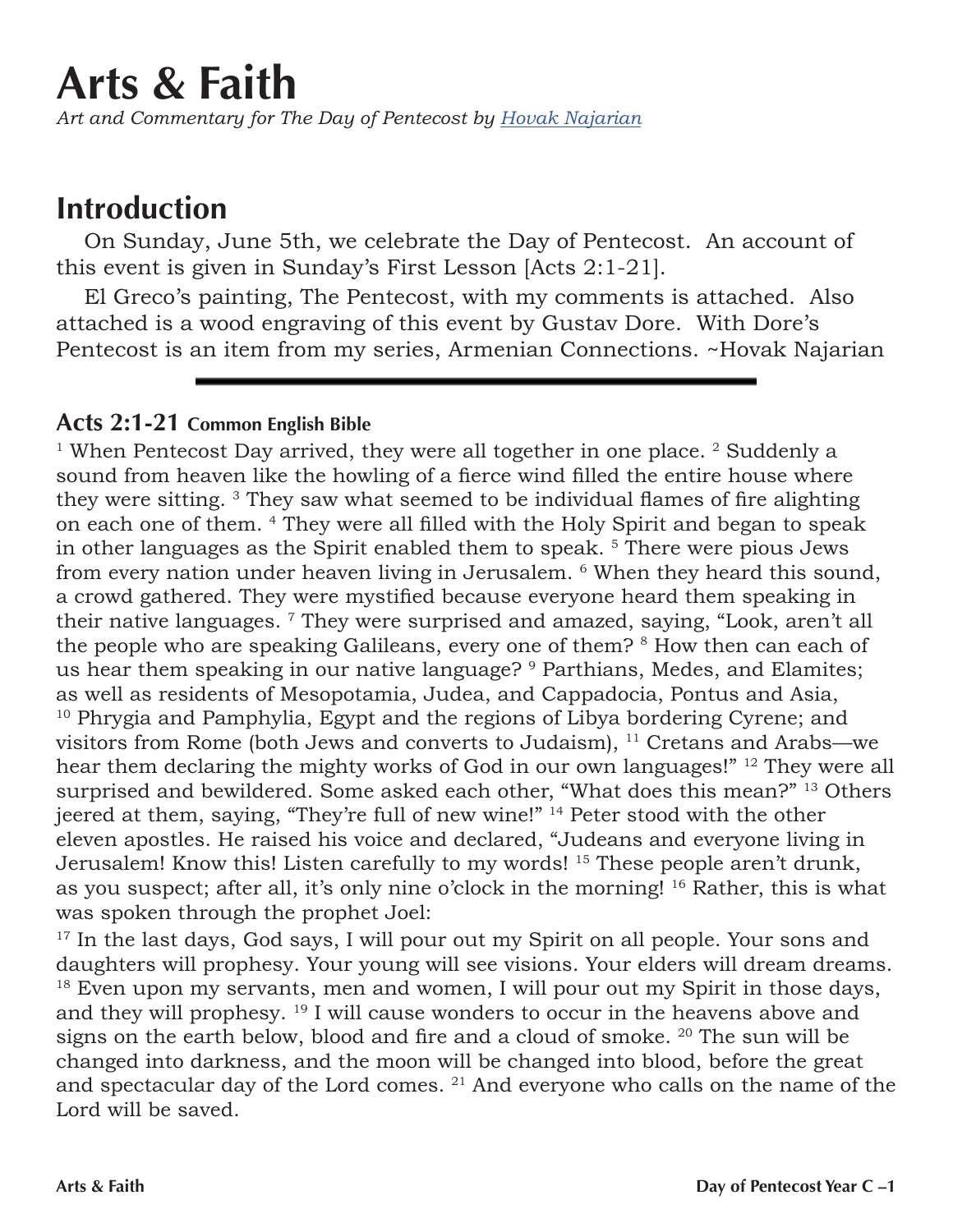*The Pentecost*, Oil on Canvas, c.1600, El Greco, 1541-1614

## Commentary by Hovak Najarian



In Acts of the Apostles an account is given of the day of Pentecost when the twelve apostles, as well as Mary and people of many nationalities were gathered in one place. All at once the sound of a mighty rushing wind came from heaven and filled the room: "And there appeared to them tongues as of fire, distributed and resting on each one of them. And they all were filled with the Holy Spirit and began to speak in tongues, as the Spirit gave them utterance." (Acts 2:2-4)

El Greco's *The Pentecost*, (now in the Prado Museum, Madrid) was painted to be an altarpiece for an Augustinian Seminary. Its height above floor level would place the seminarians at the lower part of the painting and they would see the subject matter increase in complexity as their gaze moved upward toward Mary, the apostles, and the plumes of fire. A dove at the top of the painting represents the Holy Spirit; its wings are spread and the light that surrounds it is radiating downward over the gathering. The two men in the foreground at the bottom of a short flight of stairs have lifted their arms and are leaning back slightly in order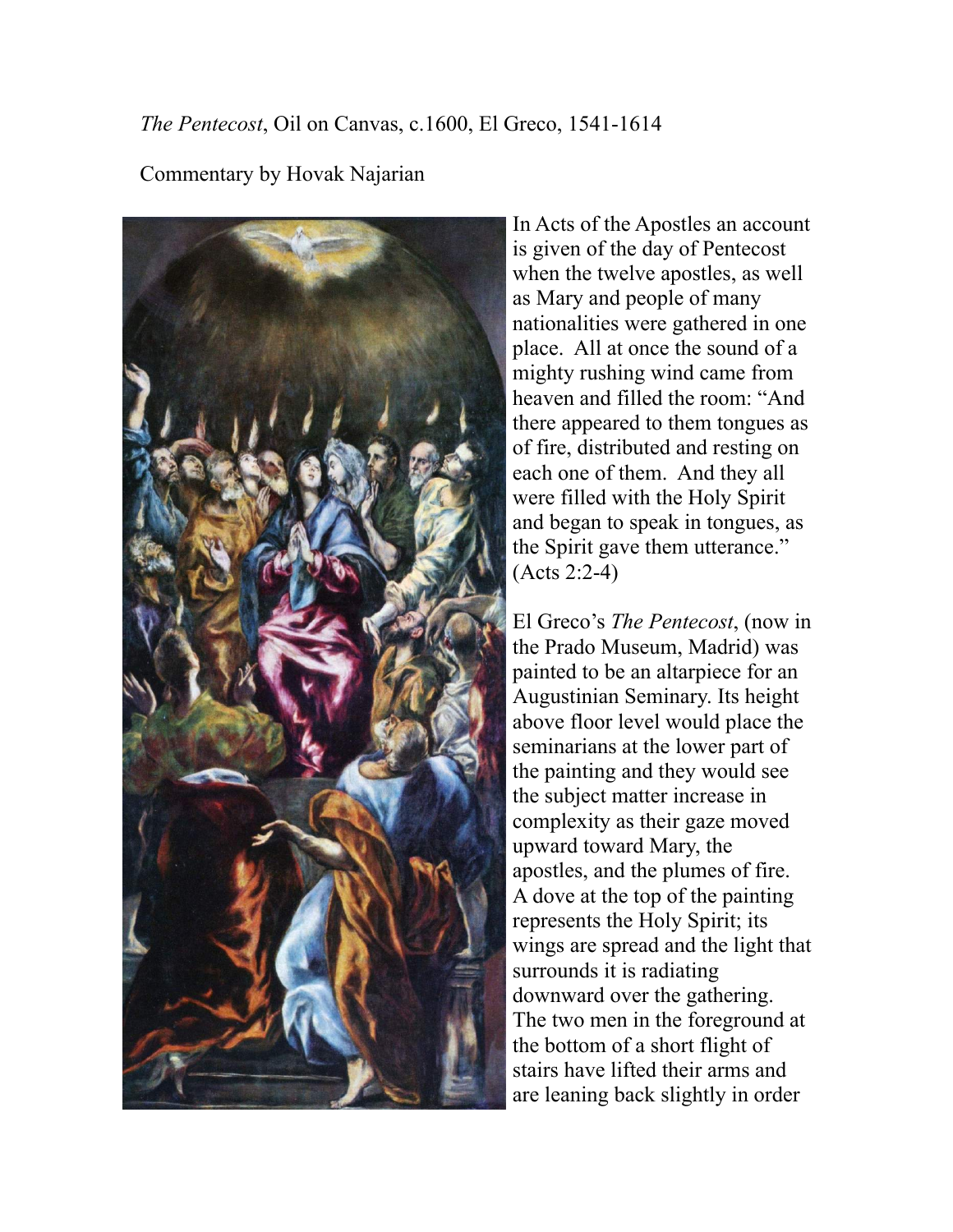to look at the dove. Mary (dressed in red and blue) is seated at the center of



the painting with apostles gathered around her; two other women are included in this painting. The woman at Mary's left shoulder is thought to be Mary Magdalene and the fourth person from the left side may be Martha. [The Book of Acts states

that when the apostles prayed, they did so with "…women and Mary."] El Greco also included himself in this painting. His face is second from the right; he is the man with a white beard who seems to be in deep thought and is not looking up toward the dove.

Although the term, "Expressionism," did not come into use until the twentieth century, it is an apt term for El Greco's late paintings. Expressionism is the result of an artist's effort to project emotional intensity and inner feelings into a work. The people in El Greco's *The Pentecost* are not posing for a formal group portrait. They are an animated informal mix of people who in their body language and facial expressions are reacting individually, and yet they are part of the collective experience. They are responding with awe and excited emotional involvement as they take part in this miraculous event.

Domenikos Theotokopoulos, a Greek native of Crete, first studied Byzantine art with the intention of becoming an icon painter. Crete was a Venetian colony at that time and at about age twenty, Domenikos went to Venice to study the paintings of masters such as Titian. Following his studies in Venice, he worked and taught in Rome, and then moved to Spain where he became known simply as "El Greco" (The Greek). Spain became his home for the remainder of his life and by the time *The Pentecost* was painted his style was different dramatically from his earlier work. In this late style, El Greco's paintings have elements of expressionism and often are described as having a sense of mystery.

Hovak Najarian © 2013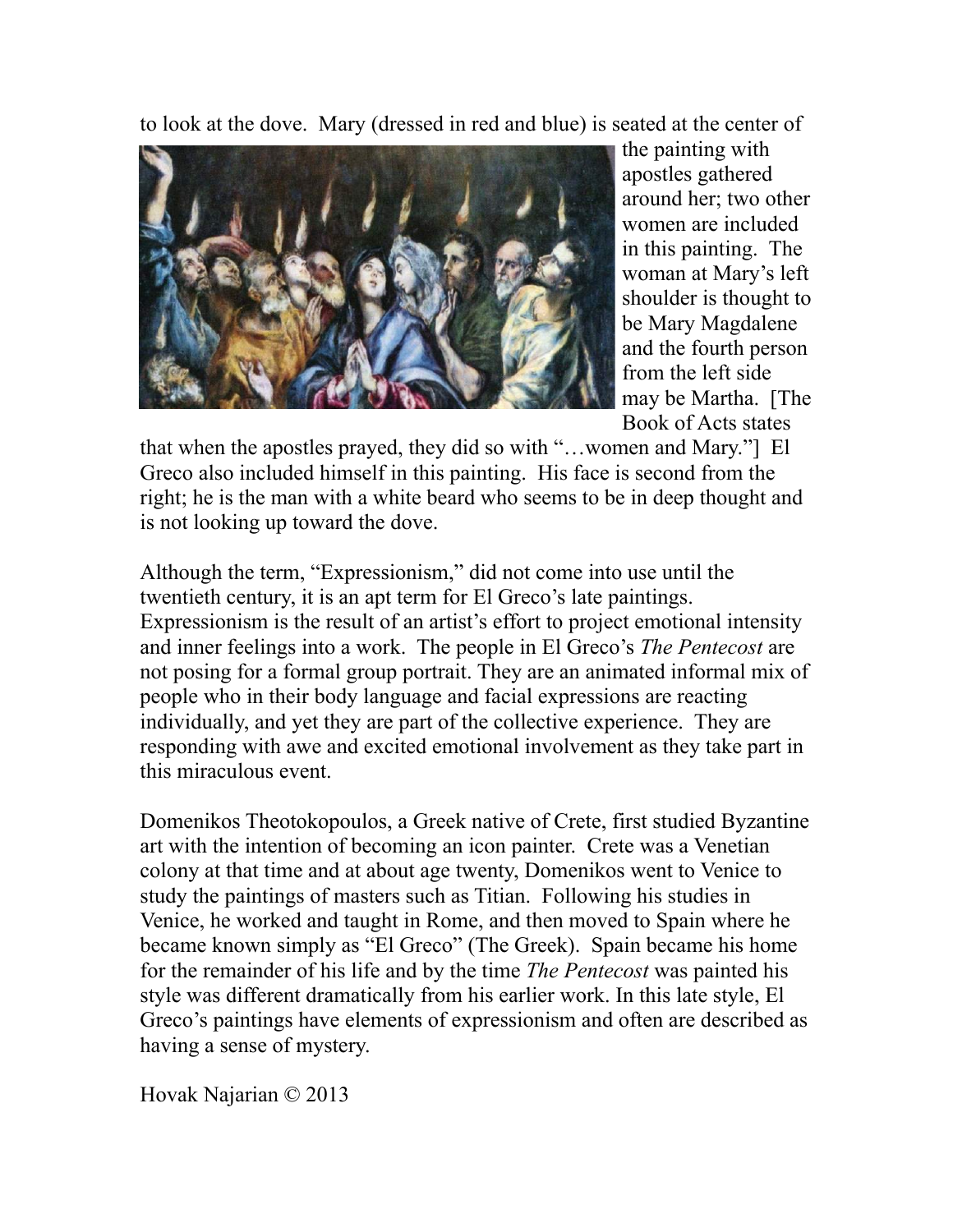ARMENIAN CONNECTIONS: Languages Spoken at Pentecost



Gustav Dore, Pentecost, wood engraving, 1879

In the second chapter of the New Testament Book of Acts, an account is given of the day of Pentecost when the disciples "were all filled with the Holy Ghost, and began to speak with other tongues, as the spirit gave them utterance." The speakers were all Galileans but they were among a multitude made up of different nationalities. On that occasion, the people who were gathered all heard what was being said in their own language. Among the multitude were "Parthians, and Medes, and Elamites, and dwellers of Mesopotamia, and in Judea, and Cappadocia, in Pontus, and Asia." [Many other regions were named.]

Tertullian (Quintus Septimius Florens Tertullianus, (A.D. 160?-230?), Latin Church father and scholar, believed *Judea* was incorrectly listed among the people of other lands due to a copyist's error. Instead, he believed, Armenia should have been in its place. Judea was not a foreign land and was not in geographic sequence with the others as one would travel northward from Mesopotamia to Asia. [The